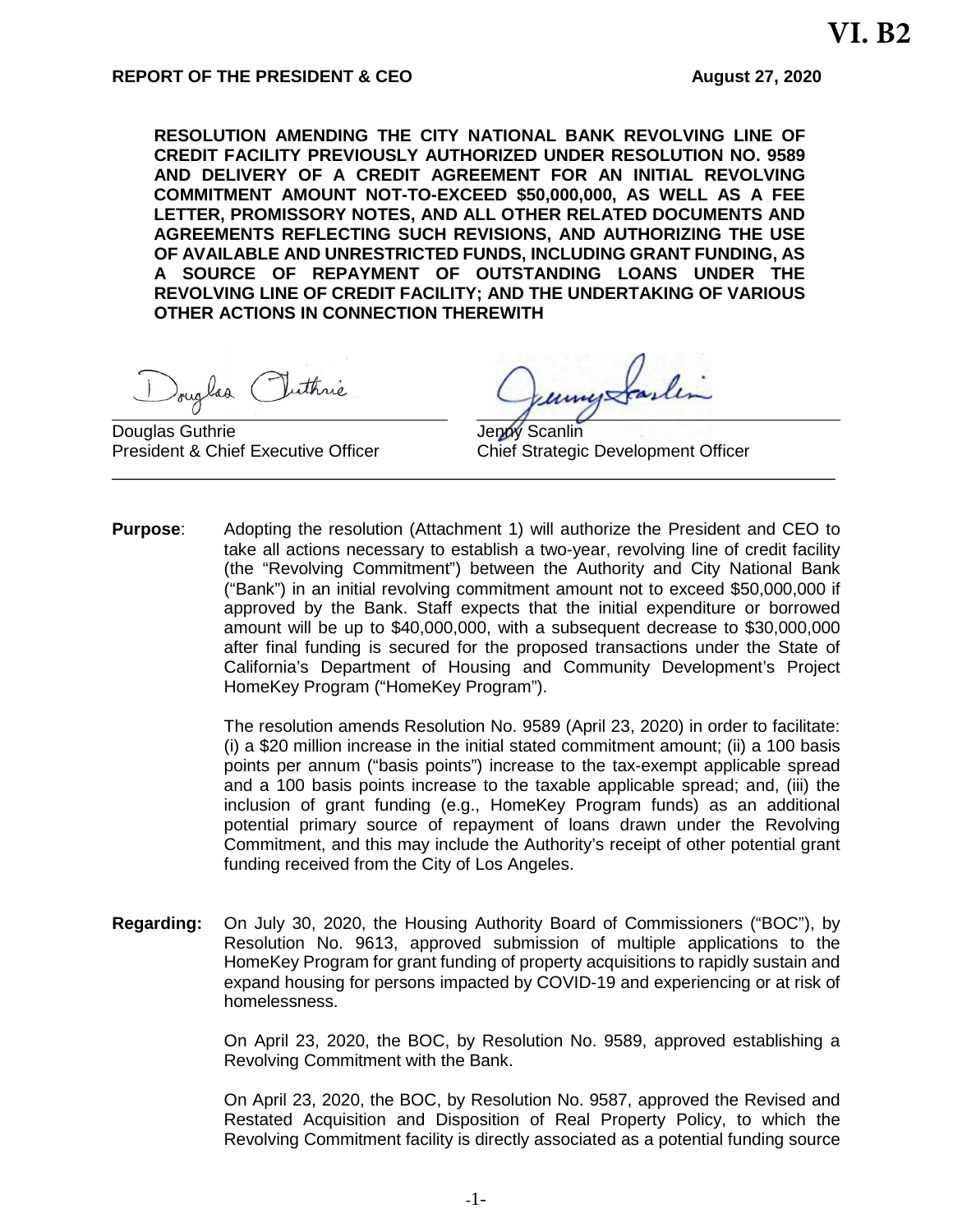for the acquisition of real property.

On August 7, 2019, staff solicited proposals from ten commercial banks to probe the banking community's interest in possibly providing the Authority a Revolving Commitment.

On December 19, 2017, the BOC, by Resolution No. 9404, approved the Authority's Debt Management Policy.

**Issues:** Increase in the initial stated commitment amount. Resolution No. 9589 approved the establishment of a Revolving Commitment with a commitment amount of \$30 million, considered to be sufficient in amount to facilitate the execution of initiatives known in April 2020. Recent events have altered that assumption. Property acquisition initiatives stemming from the HomeKey Program may result in the award of substantial grant allocations to the Authority, either on its own accord or as a co-applicant with the City of Los Angeles. Receipt of those acquisition grant funds is subject to the Authority providing, among other requirements, a certain amount of match funding that must be provided and spent or allocated, along with the acquisition grant funds, no later than December 30, 2020. If necessary, the Authority may turn to the Revolving Commitment as an interim resource that can cover its funding requirement. In consideration of the expanded scope of initiatives that the Revolving Commitment may have to fund, it is the recommendation of staff that the Board of Commissioners (BOC) authorize a Revolving Commitment with a stated commitment amount not to exceed \$50 million. Staff anticipates that the actual commitment amount will be closer to \$40 million. Staff anticipates reducing the commitment amount to approximately \$30 million, once the Authority pays off the Revolving Commitment for properties partially purchased with HomeKey Funds or in the event the Authority receives no HomeKey grant allocation for applications submitted.

> 100 basis points increase to the tax-exempt applicable spread and 100 basis points increase to the taxable applicable spread. The COVID-19 pandemic has impacted the national and global economies and elevated credit default risk across virtually every industry sector. In response, the Bank has become more selective about extending credit to corporate entities and municipal entities alike. When the Bank does extend credit, it charges its clients greater applicable spreads, index floors and fees. This Revolving Commitment is no exception, as the Bank has elevated the applicable spread for tax-exempt and taxable borrowings by 100 basis points and 100 basis points, respectively. In addition, the Bank has set a floor base index of 50 basis points, for loans based on the 30-day LIBOR index. In other words, the base index is now the greater of (i) 50 basis points, or (ii) the 30-day LIBOR index published on the day a loan is advanced to the Authority. The pricing methodology is presented in Table 1.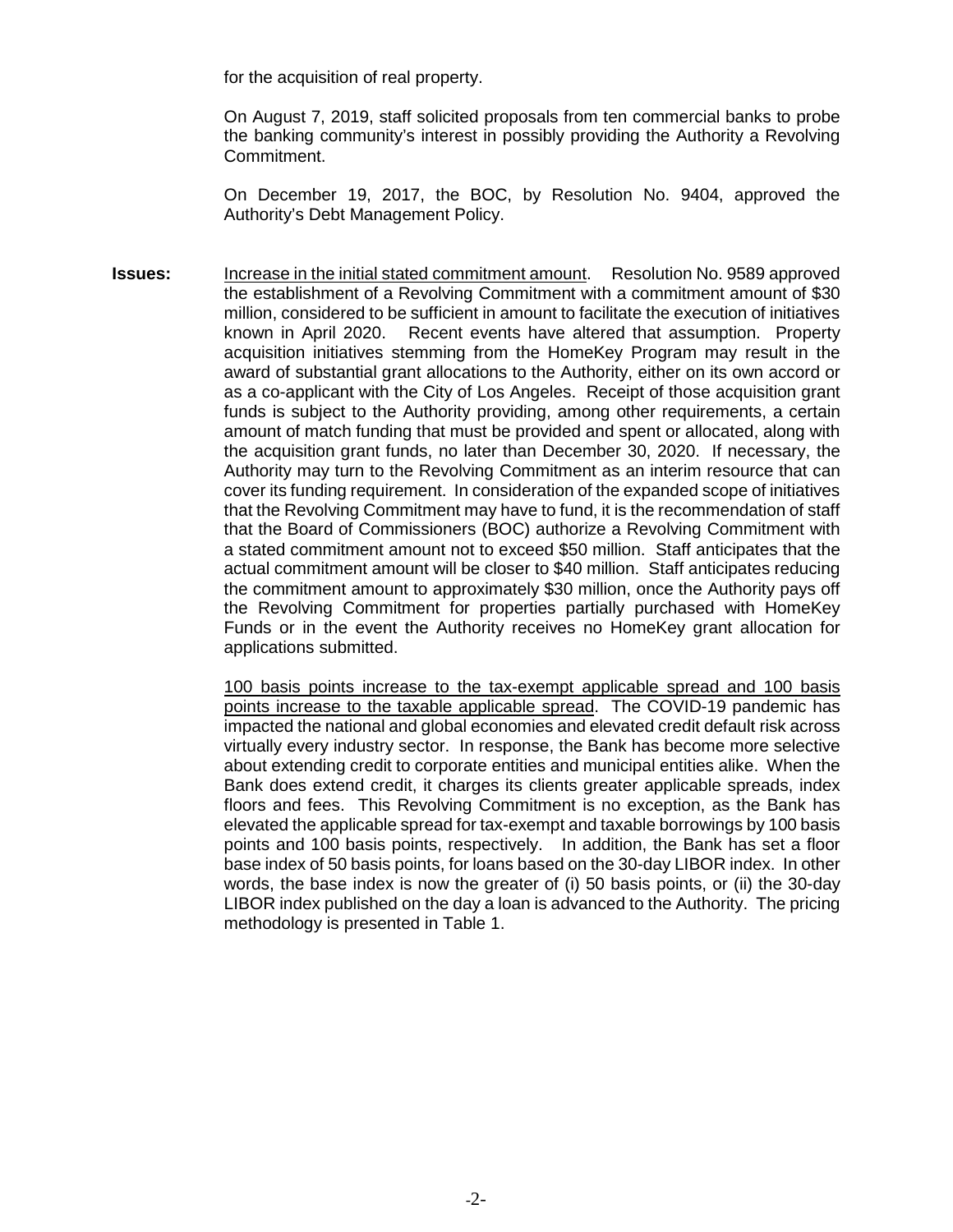## Table 1.

| <b>Date</b>        | <b>Purpose</b>    | Drawn or<br>Undrawn | <b>Base Index</b>                                                                             |           | <b>Margin or</b><br>Fee |     | <b>Total Annual</b><br>Rate              |
|--------------------|-------------------|---------------------|-----------------------------------------------------------------------------------------------|-----------|-------------------------|-----|------------------------------------------|
| <b>April 2020</b>  | <b>Tax-Exempt</b> | <b>Drawn</b>        | Published 30-day LIBOR Rate<br>effective on date of draw                                      | $+$       | $0.00\%$                | $=$ | <b>Total Annual</b><br>Interest          |
| <b>April 2020</b>  | <b>Tax-Exempt</b> | <b>Undrawn</b>      | None                                                                                          | $\ddot{}$ | 0.10%                   | $=$ | <b>Total Annual Fees</b>                 |
|                    |                   |                     |                                                                                               |           |                         |     | <b>Total Annual</b><br>Interest and Fees |
| <b>August 2020</b> | <b>Tax-Exempt</b> | <b>Drawn</b>        | The greater of (i) 50 basis<br>points, or (ii) published 30-day<br>LIBOR Rate, if $>$ 50 bppa | $+$       | 1.00%                   | $=$ | <b>Total Annual</b><br>Interest          |
| <b>August 2020</b> | <b>Tax-Exempt</b> | <b>Undrawn</b>      | None                                                                                          | $\ddot{}$ | 0.10%                   | $=$ | <b>Total Annual Fees</b>                 |
|                    |                   |                     |                                                                                               |           |                         |     | <b>Total Annual</b><br>Interest and Fees |

Assuming the Authority draws loans under the facility and those bank loans average \$16 million (i.e., 40% of \$40 million commitment amount) over the course of a year, the applicable interest rate is 150 basis points on drawn loans, and the commitment fee remains at 10 basis points, the Bank's revised pricing will increase the Authority's financing costs by \$214,560 compared to the Bank's offer in April 2020. A comparison of the Bank's April 2020 quote versus the August 2020 quote is illustrated in Table 2.

| Drawn or<br><b>Undrawn</b> | <b>Date</b>       | <b>Base Index</b> |           | <b>Margin or</b><br>Fee |     | <b>Total Annual</b><br>Rate |                    | <b>Assumption:</b><br>40% drawn<br>(annual) |          | <b>Annual Interest</b><br>or Fee Expense |
|----------------------------|-------------------|-------------------|-----------|-------------------------|-----|-----------------------------|--------------------|---------------------------------------------|----------|------------------------------------------|
| <b>Drawn</b>               | <b>April 2020</b> | 0.16%             | $+$       | 0.00%                   | $=$ | 0.16%                       | X                  | \$16,000,000                                | $=$      | \$25,440                                 |
| <b>Undrawn</b>             | <b>April 2020</b> | None              | $\ddot{}$ | 0.10%                   | $=$ | 0.10%                       | $\mathsf{x}$       | \$24,000,000                                | $\equiv$ | \$24,000                                 |
|                            |                   |                   |           |                         |     |                             |                    | \$40,000,000                                |          | \$49,440                                 |
| <b>Drawn</b>               | August 2020       | 0.50%             | $+$       | 1.00%                   | $=$ | 1.50%                       | $\pmb{\mathsf{x}}$ | \$16,000,000                                | $\equiv$ | \$240,000                                |
| <b>Undrawn</b>             | August 2020       | None              | $+$       | 0.10%                   | $=$ | 0.10%                       | $\mathsf{x}$       | \$24,000,000                                | $\equiv$ | \$24,000                                 |
|                            |                   |                   |           |                         |     |                             |                    | \$40,000,000                                |          | \$264,000                                |
|                            |                   |                   |           |                         |     |                             |                    | <b>Difference</b>                           | $=$      | \$214,560                                |

Table 2.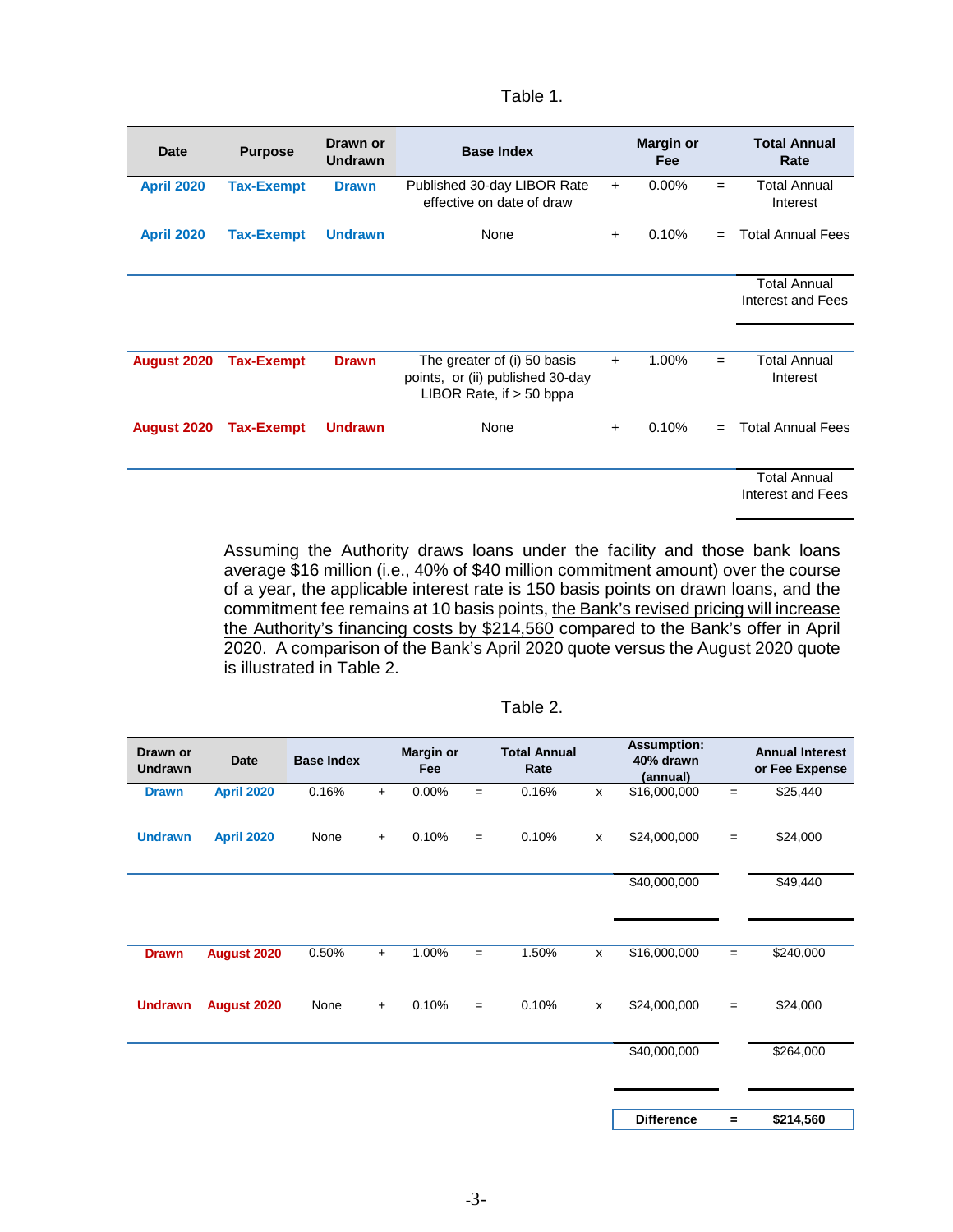Comparing the Bank's revised applicable margin and base index to similar transactions that other banks have recently closed helps put the revised terms into perspective. During the period August 10 to August 19, 2020, staff surveyed municipal finance bankers at five national and regional banks to collect information regarding margin pricing, commitment fees and base index floor pricing for revolving facilities recently extended to municipal entities bearing credit rating of "A" or higher. Each banker expressed that applicable margins have risen since February 2020, due to a heightening of credit risk brought on by COVID-19. Some banks imposed their revised pricing and terms as early as March 2020, while other banks made the transition in April or May 2020. Data collected from the survey supports a conclusion that the Bank's revised pricing and terms are centered within the current range of pricing and terms offered by other banks when extending a Revolving Commitment to a municipal entity like the Authority:

- Revolving credit facilities using 30-day LIBOR as the base index add an applicable margin of between 70 basis points and 135 basis points, for taxexempt borrowings. Therefore, the Bank's borrowing rate of 30-day LIBOR plus an applicable margin of 100 basis points is priced near the center of the market pricing range.
- Too few data points were collected that pertain to applicable margins applied to draws for taxable initiatives. Staff is presently unable to conclude if the Bank's taxable margin of 30-day LIBOR plus an applicable margin of 175 basis points is within the current of market pricing. The Authority is expected to draw loans to finance tax-exempt initiatives, almost exclusively. Authority draws for taxable initiatives will be few (if any) and are likely to be small in principal amount.
- Increasingly, banks are assigning floor rates on base indexes such as 30 day LIBOR. LIBOR floors of approximately 100 basis points are currently being imposed by two of the five largest American banks, although a floor of 25 basis points to 50 basis points is sometimes offered to a bank's preferred clients, especially to the clients that purchase multiple non-credit (fee based) products from the same bank offering the credit facility. Survey result suggest most banks are now setting LIBOR floors in their revolving facilities to municipal clients. The Bank's LIBOR floor of 50 basis points is within the range of current industry pricing and, given that the Authority is not a long-standing client of the Bank, nor does it purchase additional noncredit products, the 50 basis point floor may reflect the optimum price the Authority should reasonably expect to receive in the current market.

The Bank did not change other key terms and conditions important to the Authority, some of which are summarized below:

- No prepayment penalty. The Authority may exit the facility without penalty on or after the one-year anniversary of the facility commencement date, provided all advances (loans) have been repaid. Recent telephone conversations between staff and several municipal finance bankers indicate that banks typically impose a prepayment penalty throughout the final maturity date of a Revolving Commitment.
- Low commitment fee. For a transaction of this type, a typical commitment fee is approximately 35 basis points, based on the survey discussed above. The Bank's commitment fee remains unchanged at 10 basis points.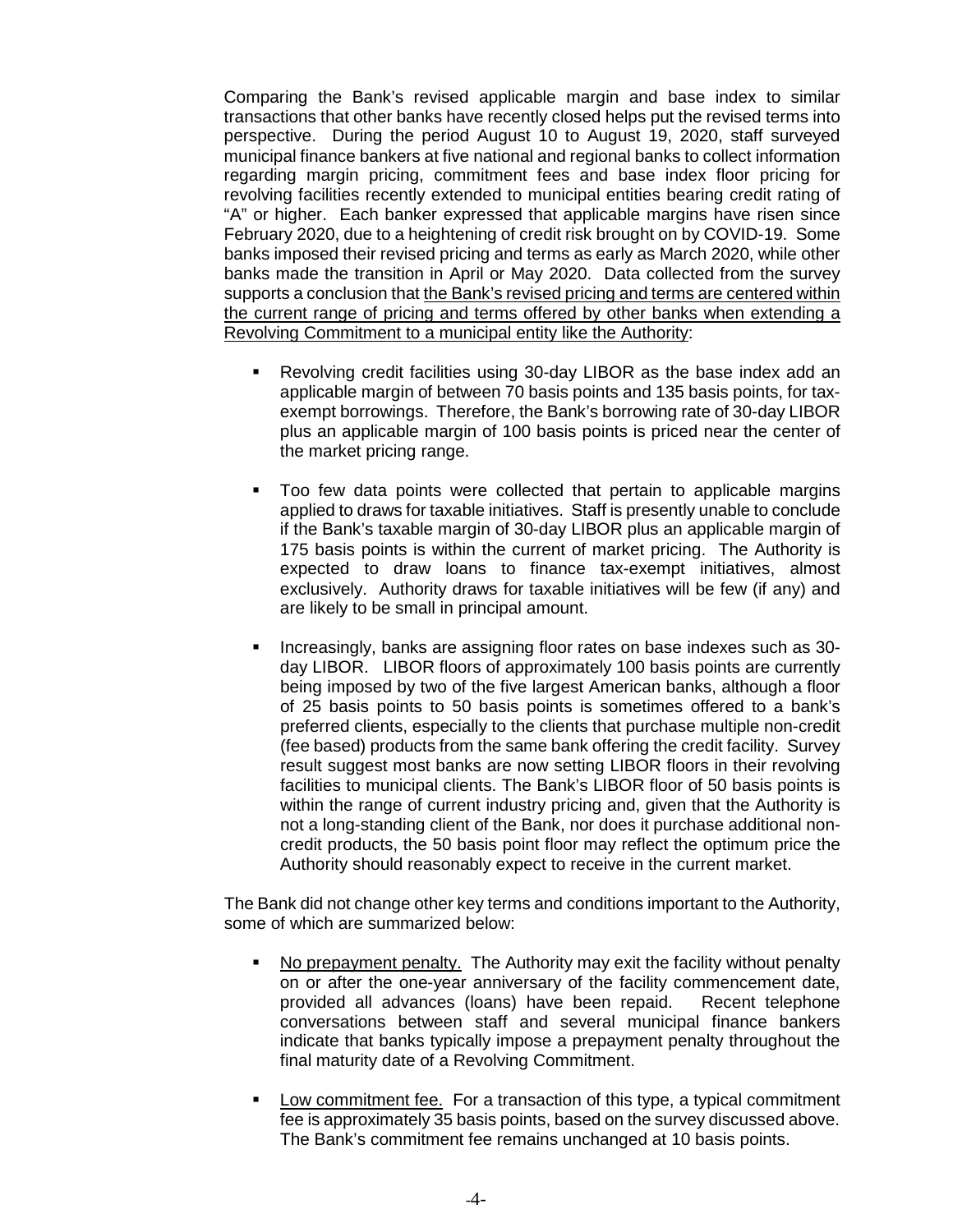- Lengthy term-out loan option. Loans outstanding at the facility expiration date will convert to term-out loan, provided no event of default has occurred. The term-out loan period is four (4) years, which is exceptionally lengthy for a Revolving Commitment with a tenor of only two years. Of the five other banks that bid to provide the Revolving Commitment (2019), the longest term-out loan option offered was two years, with two banks declining to offer any term-out option.
- Allowance for site acquisitions. In addition to the acquisition of multifamily housing developments, the Authority may borrow up to 30% of the Revolving Commitment for site acquisitions (land), provided such site acquisitions consist of unimproved real property adjacent to or within ¼ mile of improved real property owned by the Authority.
- Parking lot project. The Authority may borrow to fund capital projects such as the construction of a new employee parking garage, provided the Authority first (i) summarizes the scope and feasibility of the take-out financing intended for such projects; (ii) presents the take-out summary to the Bank; and (iii) obtains the written approval of the Bank, whose approval shall not be unreasonably withheld.
- Renewals. The legal documentation will feature renewal options, whereby the Authority may request one-year extensions to the then applicable facility expiration date. Renewals are permissible where mutually agreed to by the Bank and HACLA, recognizing that terms and pricing may be adjusted, accordingly, at time of renewal.

Table 3, below, illustrates a base case (Scenario A), a light stress case (Scenario B) and a moderate stress case (Scenario C). The base case reflects the 50 basis point LIBOR floor index, while the light stress and moderate stress cases assume a 100 basis point and a 200 basis point increase to the current 30-day LIBOR index, respectively. The bank facility has a two-year term and the Authority can exit the facility, without penalty, at any time after the one-year anniversary of closing. In consideration of the relatively short tenor of the Revolving Commitment, the analysis in Table 3 is limited to a maximum 200 basis point increase in the 30 day LIBOR index.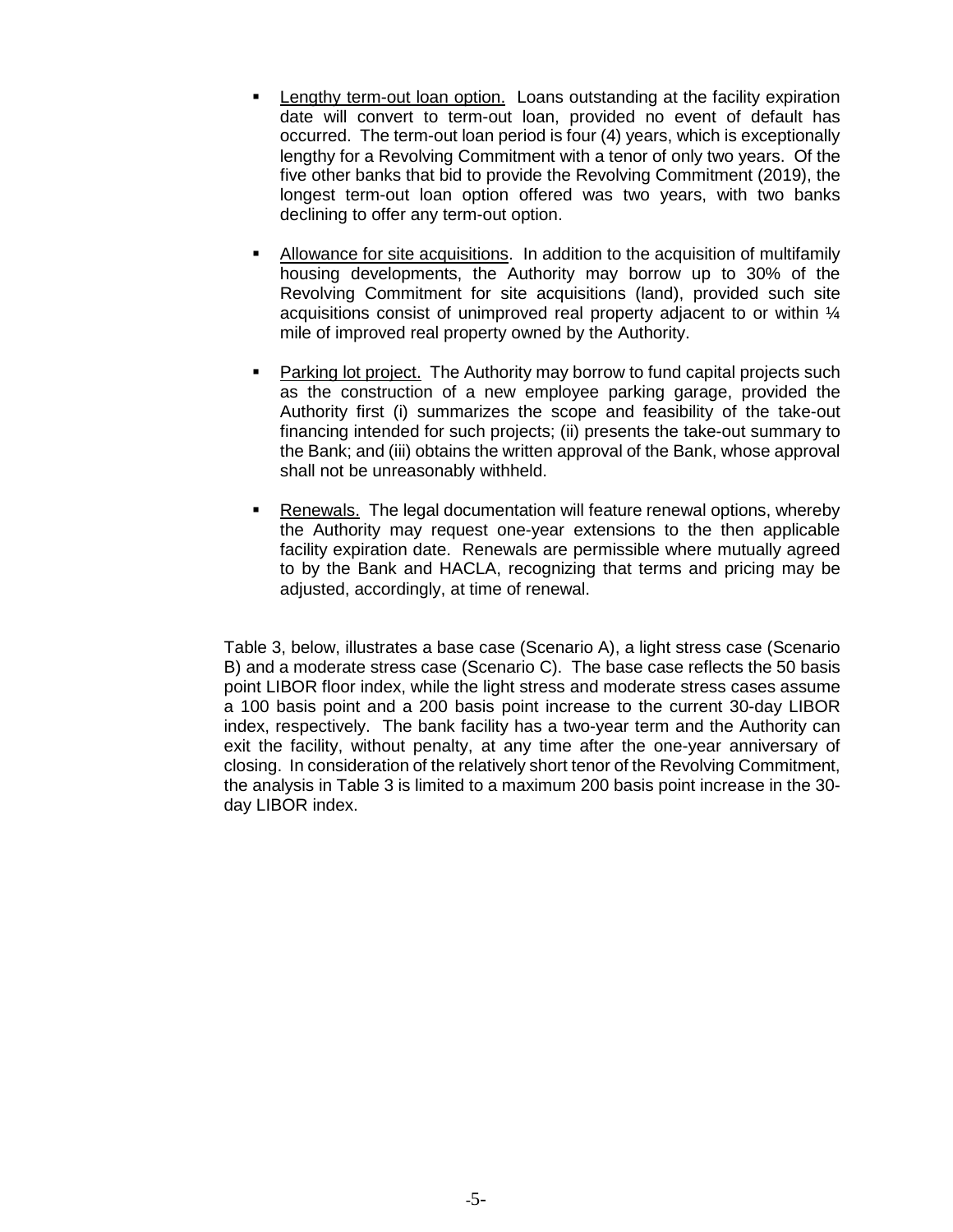| <b>Estimated Interest and Fees, Adjusted for Increases in LIBOR Index</b> |                   |                   |                   |
|---------------------------------------------------------------------------|-------------------|-------------------|-------------------|
| <b>Tax-Exempt Scenario</b>                                                | <b>Scenario A</b> | <b>Scenario B</b> | <b>Scenario C</b> |
|                                                                           | 18-Aug-20         |                   |                   |
| <b>Stated Commitment Amount</b>                                           | \$40,000,000      | \$40,000,000      | \$40,000,000      |
| <b>Unused Fee</b>                                                         | 0.10%             | 0.10%             | 0.10%             |
| Greater of (i) 1 month LIBOR or (ii) 50 bppa                              | 0.50%             | 0.16%             | 0.16%             |
| <b>Market Increase in 1-month LIBOR Rate</b>                              | 0.00%             | 1.00%             | 2.00%             |
| <b>Adjusted 1-month LIBOR</b>                                             | 0.50%             | 1.16%             | 2.16%             |
| % of Adjusted 1-month LIBOR                                               | 100.00%           | 100.00%           | 100.00%           |
| <b>Additional Margin (Tax-Exempt)</b>                                     | 1.00%             | 1.00%             | 1.00%             |
| <b>Used Fee (Interest Rate on Advances)</b>                               | 1.50%             | 2.16%             | 3.16%             |
|                                                                           |                   |                   |                   |
| <b>Origination Factor</b>                                                 | 0.10%             | 0.10%             | 0.10%             |
| <b>Origination Fee</b>                                                    | \$40,000          | \$40,000          | \$40,000          |
| <b>HACLA Legal, Closing Costs</b>                                         | \$50,000          | \$50,000          | \$50,000          |
| <b>Bank Counsel Fee</b>                                                   | \$50,000          | \$50,000          | \$50,000          |
| <b>Total Origination and Issuance Fees</b>                                | \$140,000         | \$140,000         | \$140,000         |
|                                                                           |                   |                   |                   |
|                                                                           |                   |                   |                   |
| Assuming 0% Utilization:<br>Total Fees Year 1                             | \$180,000         | \$180,000         | \$180,000         |
| <b>Total Fees Year 2</b>                                                  | \$40,000          | \$40,000          | \$40,000          |
| Total Fees Years 1 and 2                                                  | \$220,000         | \$220,000         | \$220,000         |
|                                                                           |                   |                   |                   |
| Assuming 20% Utilization:                                                 |                   |                   |                   |
| <b>Total Fees Year 1</b>                                                  | \$292,000         | \$344,640         | \$424,640         |
| <b>Total Fees Year 2</b>                                                  | \$152,000         | \$204,640         | \$284,640         |
| Total Fees Years 1 and 2                                                  | \$444,000         | \$549,280         | \$709,280         |
| Assuming 40% Utilization:                                                 |                   |                   |                   |
| <b>Total Fees Year 1</b>                                                  | \$404,000         | \$509,280         | \$669,280         |
| <b>Total Fees Year 2</b>                                                  | \$264,000         | \$369,280         | \$529,280         |
| Total Fees Years 1 and 2                                                  | \$668,000         | \$878,560         | \$1,198,560       |

## Table 3.

#### Compliance with Debt Management Policy

The Facility structure, terms and conditions comply with the Authority's Debt Management Policy (MPP 107.7, adopted December 19, 2017), specifically, section IV.4. *Fixed Interest Rate vs. Variable Interest Rate* and section IV.8. *Bank Loans.*

#### Legal Counsel

Kutak Rock, the Authority's bond counsel, and in-house counsel serve as the Authority's legal counsel for this transaction.

**Vision Plan:** PLACE Strategy #2: Increase functionality and effectiveness of Asset Management portfolio.

> This action allows the Authority to expand the affordable housing options in the City of Los Angeles by supporting the acquisition of multi-family property and utilizing funds to make improvements to the Authority's properties that add value and functionality.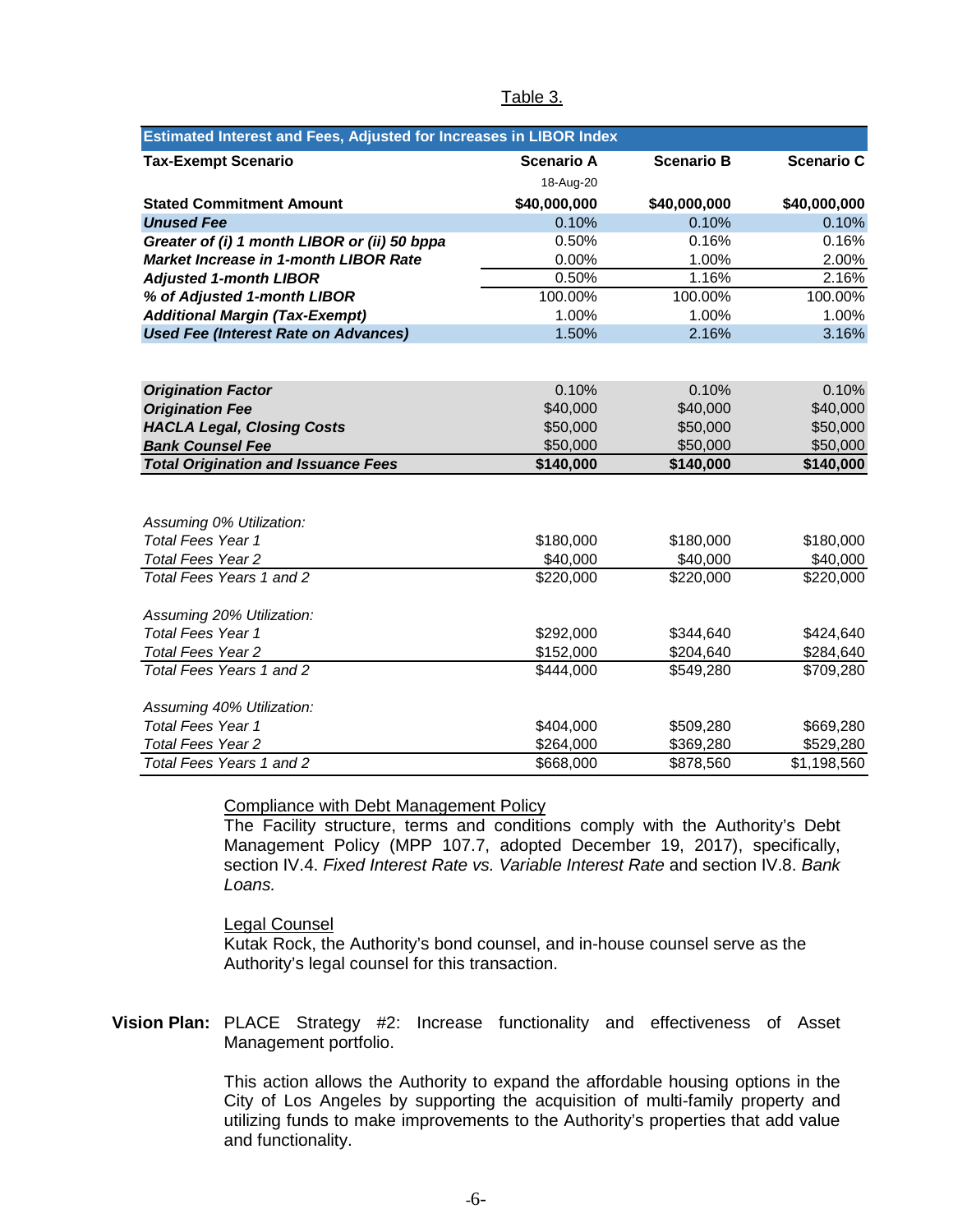**Funding:** The Chief Administrative Officer confirms the following:

## Source of Funds:

Unencumbered and legally available assets of the Authority, including grant funding, are available to cover the fees and expenses associated with using this interim financing mechanism. Under most circumstances, take-out financing in the form of long-term debt obligations will be the intended permanent source of financing for these activities.

# Budget and Program Impact:

As presented in Table 3,

- Assuming a (i) 100 basis points increase to the August 18, 2020, 30-day LIBOR index of 16 basis points (i.e., 0.16%); (ii) the \$40,000,000 commitment amount remains unchanged during the tenor of the facility; and, (iii) the Authority draws on the facility and the average principal amount of all loans drawn and not yet repaid aggregates to \$16,000,000, the total fees and expenses are estimated to be \$509,280 in year one and \$369,280 in year two.
- **If the Authority establishes the Revolving Commitment and never draws a** loan, total fees and expenses are estimated at \$180,000 in year one and \$40,000 in year two.

Current market conditions provide a relatively low interest rate environment for a revolving commitment of this type, making the Revolving Commitment an economically viable interim financing mechanism for the Authority. If market rates trend significantly higher than anticipated, the Authority has no obligation to take any loans under this revolving credit facility and may exit the transaction in short order.

## **Environmental Review:** Not Applicable

**Section 3:** Not Applicable

### **Attachments:**

- 1. Resolution
- 2. Revised Fee Agreement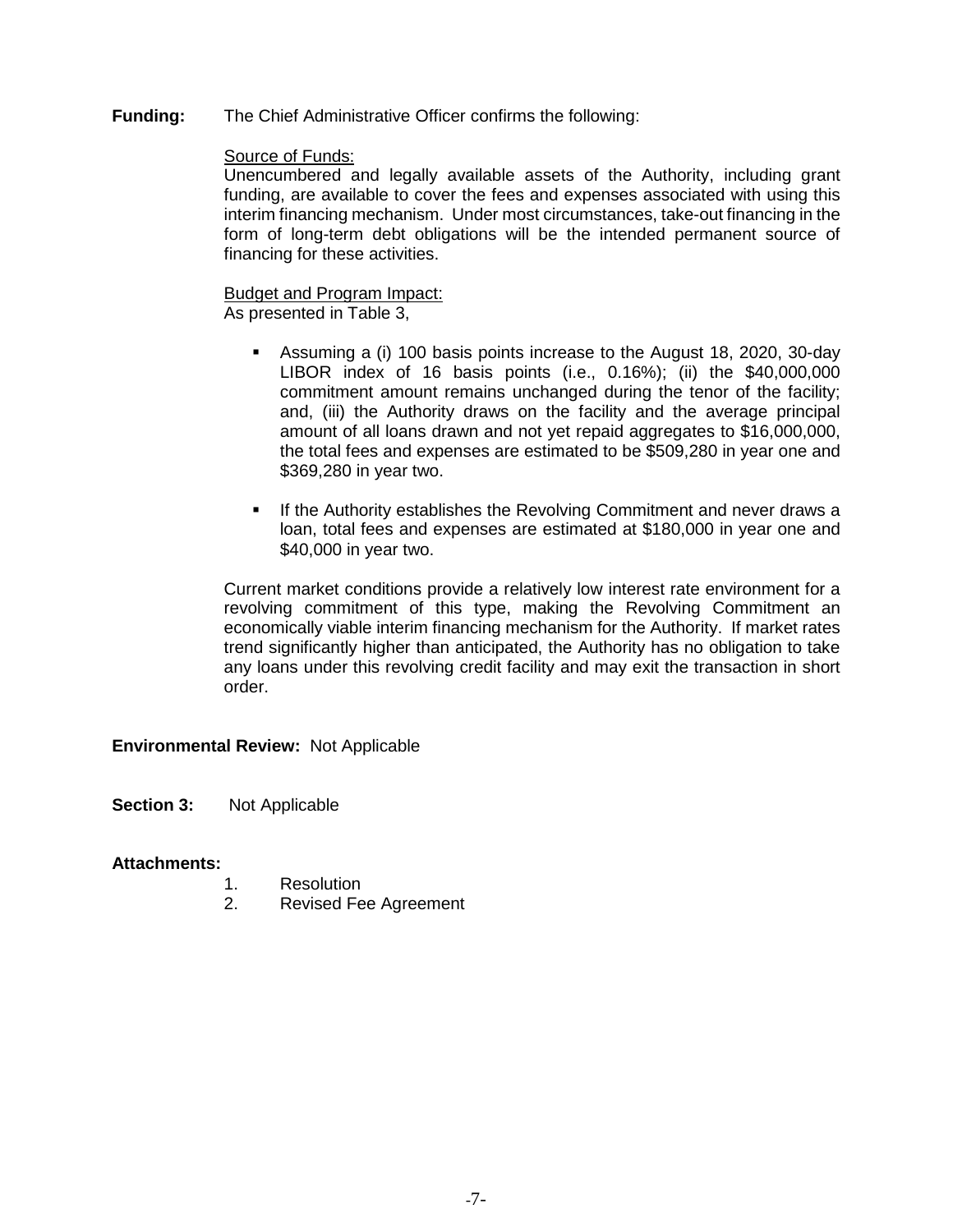Attachment 1

Resolution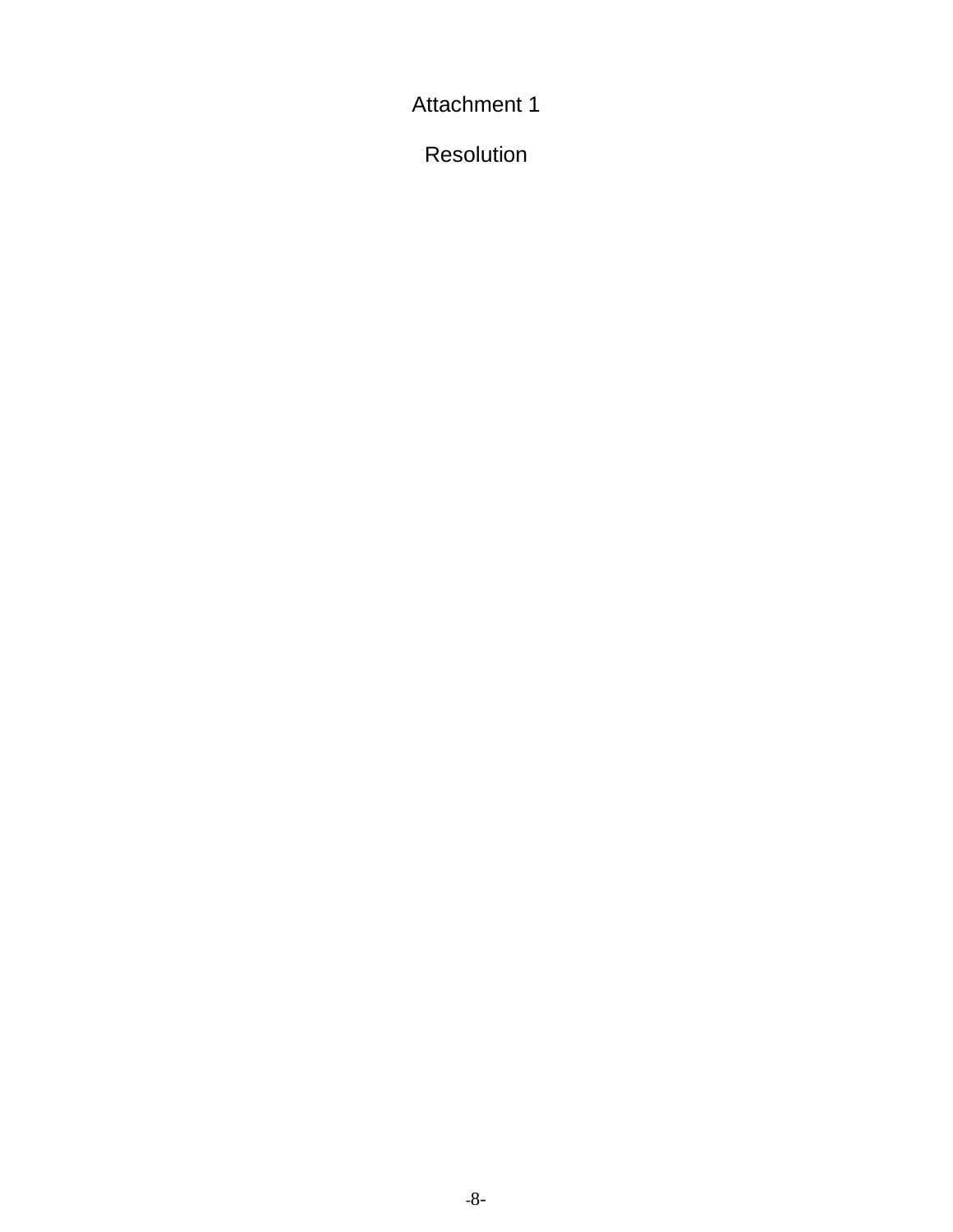# **RESOLUTION NO. [\_\_\_\_\_\_\_\_\_\_]**

**RESOLUTION AMENDING THE CITY NATIONAL BANK REVOLVING LINE OF CREDIT FACILITY PREVIOUSLY AUTHORIZED UNDER RESOLUTION NO. 9589 TO REFLECT MATERIAL CHANGES IN TERMS, AUTHORIZING THE EXECUTION AND DELIVERY OF A CREDIT AGREEMENT FOR AN INITIAL REVOLVING COMMITMENT AMOUNT NOT-TO-EXCEED \$50,000,000, AS WELL AS A FEE LETTER, PROMISSORY NOTES, AND ALL OTHER RELATED DOCUMENTS AND AGREEMENTS REFLECTING SUCH REVISIONS, AND AUTHORIZING THE USE OF AVAILABLE AND UNRESTRICTED FUNDS, INCLUDING GRANT FUNDING, AS A SOURCE OF REPAYMENT OF OUTSTANDING LOANS UNDER THE REVOLVING LINE OF CREDIT FACILITY; AND THE UNDERTAKING OF VARIOUS OTHER ACTIONS IN CONNECTION THEREWITH** 

**WHEREAS,** the Housing Authority of the City of Los Angeles (the "Authority") is a public body, corporate and politic, duly created, established and authorized to transact business and exercise powers under and pursuant to the provisions of the Housing Authorities Law, Sections 34200 *et seq*. of the California Health and Safety Code (the "Act"), including the power to provide financing for the acquisition, construction, rehabilitation and equipping of multifamily rental housing for persons and families of low to moderate income; and

**WHEREAS,** the Authority is further authorized under the Act to issue bonds, notes, interim certificates, debentures, or other obligations for any of its corporate purposes and to make and execute contracts and other instruments necessary or convenient for the exercise of its powers; and

**WHEREAS,** it is in the public interest that the Authority has access to a revolving line of credit or other revolving commitment facility (the "Revolving Commitment") so the Authority may facilitate the timely acquisition, construction, rehabilitation, renovation, equipping and refinancing of multifamily rental housing, among other things; and

**WHEREAS,** on April 23, 2020, the Authority Board of Commissioners ("Board") adopted Resolution No. 9589 authorizing and approving the establishment of a Revolving Commitment with City National Bank specifying an initial revolving commitment amount not-to-exceed \$30,000,000, and also authorizing the President and CEO to obtain subsequent increases to the Revolving Commitment for a total amount not to exceed \$50,000,000; and

**WHEREAS,** Resolution No. 9589 authorized establishing a Revolving Commitment whose promissory notes would have interest rates of 1-month LIBOR (the London Interbank Offered Rate benchmark interest rate) plus 0.0% for tax-exempt borrowings and 1-month LIBOR plus 0.75% for taxable borrowings; and

**WHEREAS,** Resolution No. 9589, and the accompanying Report of the President & CEO ("Board Report") reflected an understanding that take-out financing in the form of long-term debt obligations would be the typical form of repayment of borrowings under the Revolving Commitment; and

**WHEREAS,** changes in the credit lending environment, likely driven by uncertainty coincident with the COVID-19 pandemic, have significantly impacted interest rates, such that City National Bank's interest rates for promissory notes under a Revolving Commitment substantially equivalent to that previously approved by the Authority are now priced as follows: tax-exempt borrowings are indexed to the higher of the 1-month LIBOR or 0.50%, plus 1%, and taxable borrowings are indexed to the higher of the 1-month LIBOR or 0.50%, plus 1.75%; and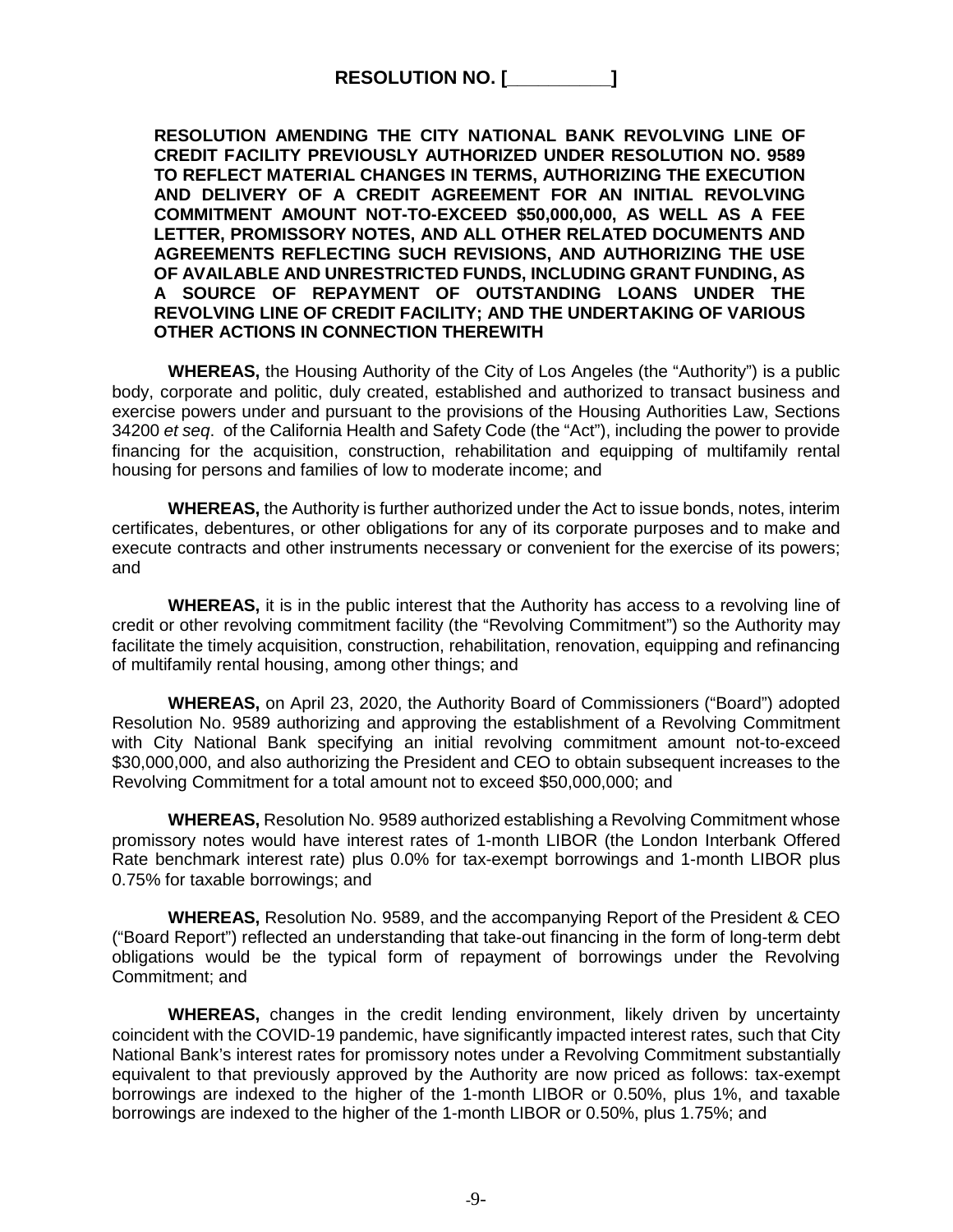**WHEREAS,** these increased interest rates are consistent with shifts in the overall lending market, City National Bank's revised terms remain advantageous to the Authority, and the other key terms remain consistent with those of the credit facility previously approved under Resolution No. 9589; and

**WHEREAS,** on July 30, 2020, the Board adopted Resolution No. 9613, approving submission of multiple applications to the State of California's HomeKey Program for grant funding of property acquisitions to rapidly sustain and expand housing for persons experiencing or at risk of homelessness and impacted by COVID-19; and

**WHEREAS,** the Authority's participation in the HomeKey Program will be dependent on the Authority providing matching funding, some or all of which will likely be financed through the Revolving Commitment; and

**WHEREAS,** the Authority's required matching funding obligation under the HomeKey Program may be as much as \$22,000,000; and

**WHERAS,** the addition of closing costs and rehabilitation costs to the matching funding obligation may bring the Authority's total funding requirement for the HomeKey Program up to \$29,500,000; and

**WHEREAS,** the Authority did not anticipate this potential \$29,500,000 funding requirement when it set the initial maximum amount of the Revolving Commitment at \$30,000,000; and

**WHEREAS,** because of the expanded scope of initiatives that the Revolving Commitment may have to fund, the Authority requests that the Board approve setting the initial Revolving Commitment amount at the \$50,000,000 not-to-exceed eventual ceiling previously authorized under Resolution No. 9589; and

**WHEREAS,** the structure of the HomeKey Program, and partnerships the Authority has entered, or will be entering, in relation to that program, create a reasonable likelihood that the Authority will have access to grant funds and other unencumbered assets to repay certain borrowings under the Revolving Commitment.

**NOW, THEREFORE, BE IT RESOLVED,** the Board of Commissioners of the Housing Authority of the City of Los Angeles does hereby amend Resolution No. 9589 to authorize the establishment of a Revolving Commitment facility with City National Bank with an initial maximum Revolving Commitment amount of \$50,000,000, under terms that include an interest rate on borrowings reasonably equivalent to the higher of 1-month LIBOR or 0.50%, plus 1% for taxexempt borrowings, and the higher of 1-month LIBOR or 0.50%, plus 1.75% for taxable borrowings, and to authorize repayment of borrowings under the Revolving Commitment with grant funds and other unencumbered and legally available assets of the Authority, including, but not limited to, repayment via take-out financing in the form of long-term debt obligations; and authorizes the President and CEO or his/her designee to execute the Credit Agreement, Fee Letter, Promissory Notes, and all other related documents contemplated by these revisions, along with any and all related documents and agreements to effectuate the intent of this Resolution, all with the approval of legal counsel.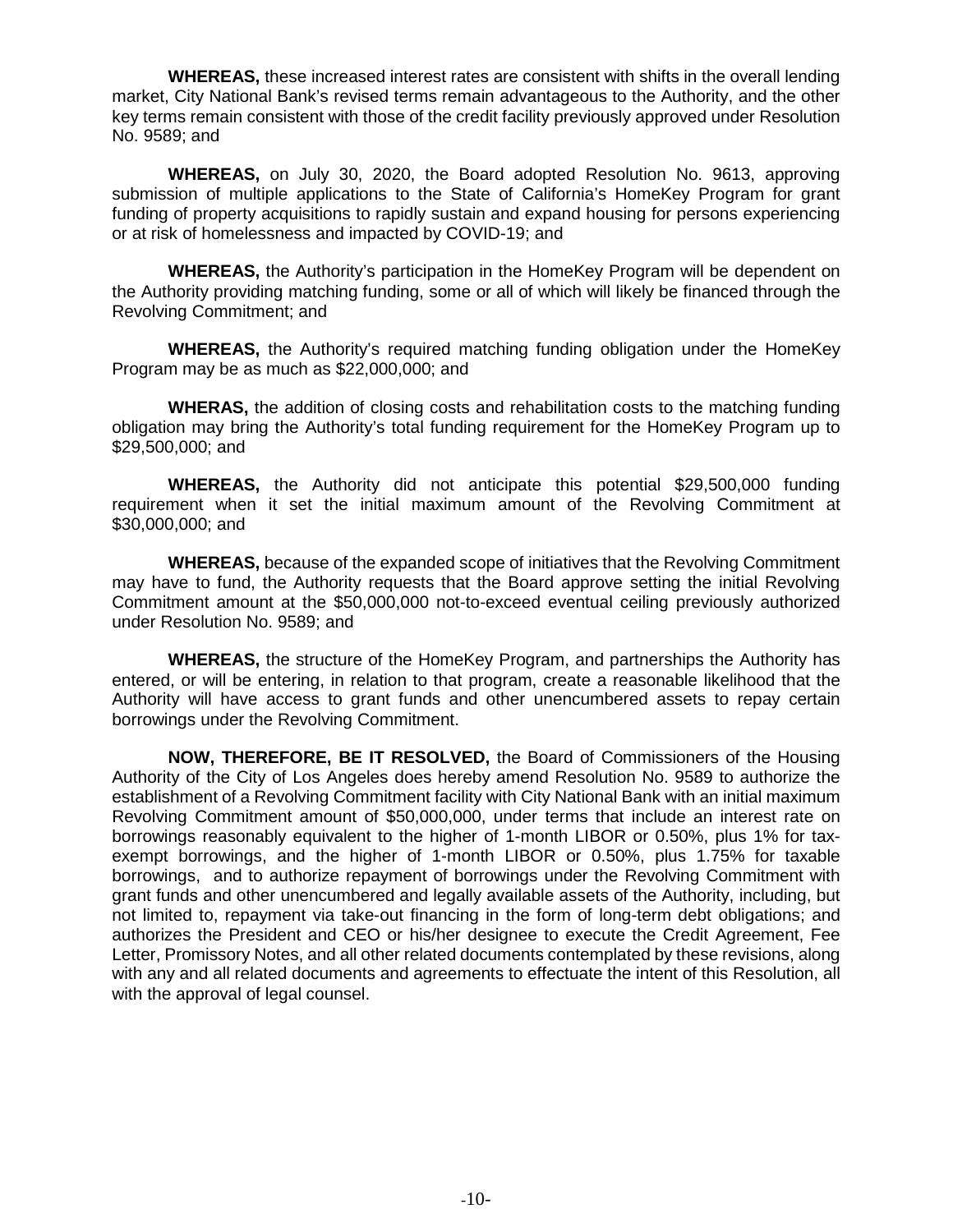BE IT FURTHER RESOLVED that this Resolution shall take effect immediately.

APPROVED AS TO FORM:

JAMES JOHNSON

HOUSING AUTHORITY OF THE CITY OF LOS ANGELES

By:

Chairperson

By: General Counsel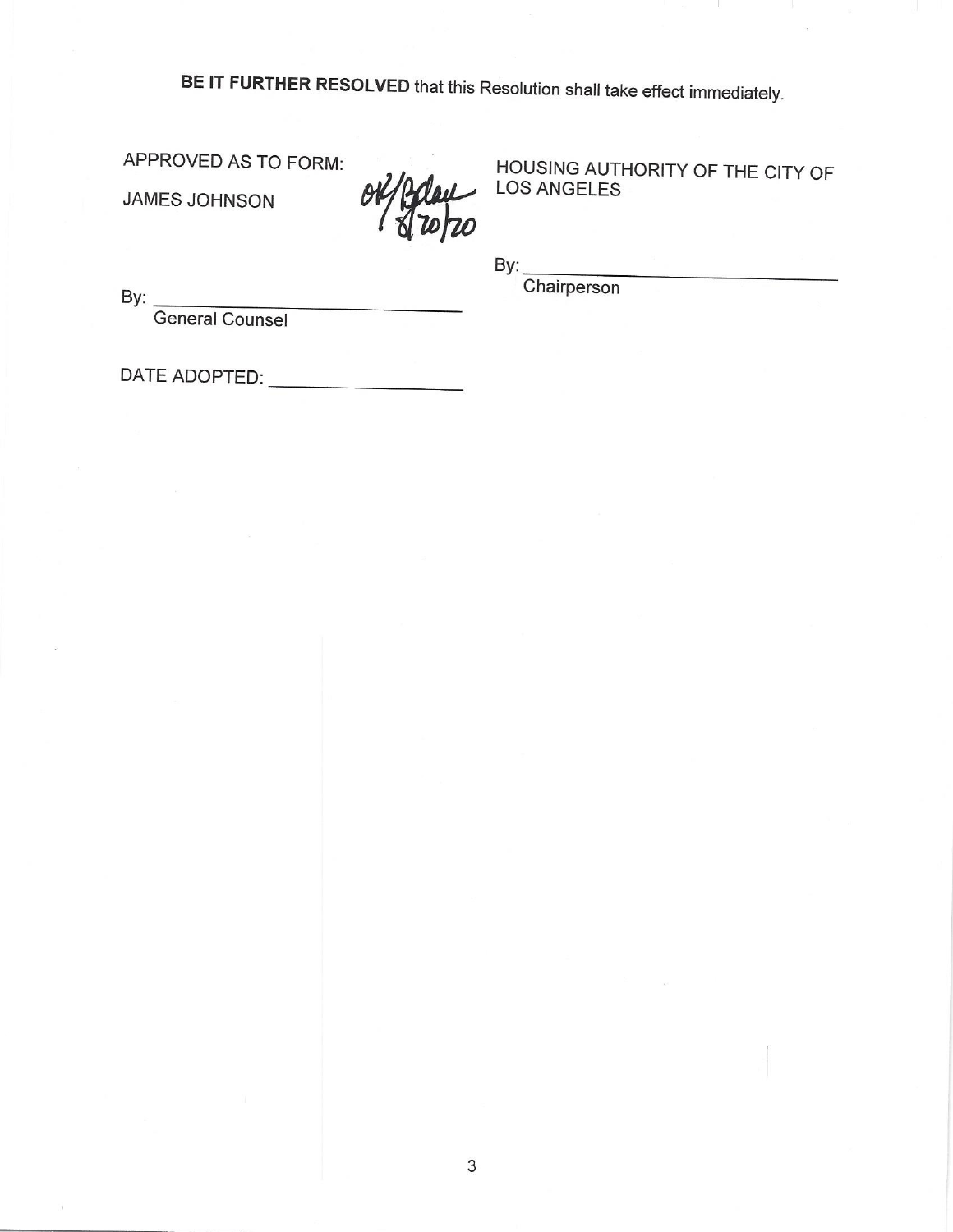Attachment 2 Revised Fee Agreement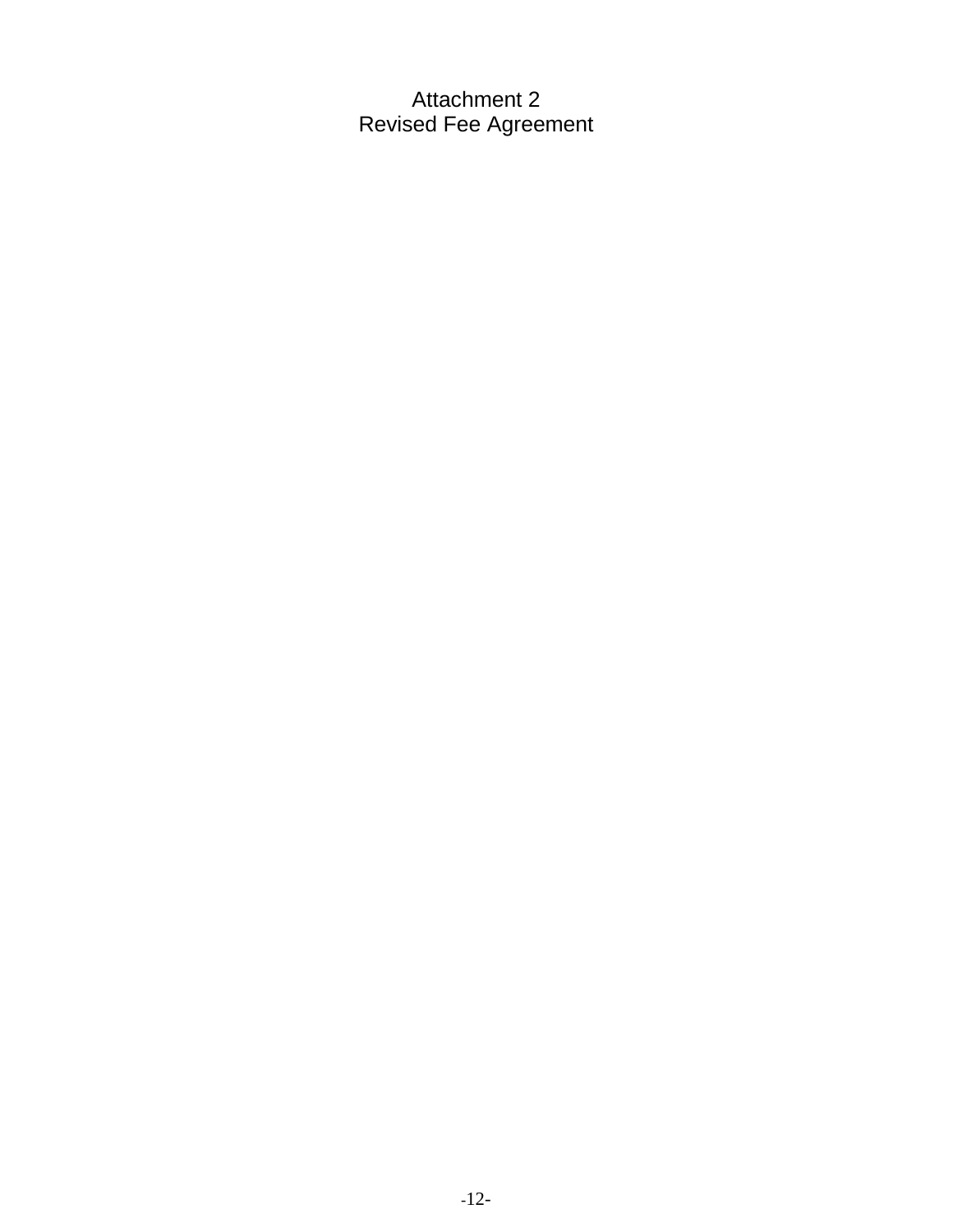#### **FEE AND INTEREST RATE AGREEMENT**

Reference is hereby made to the Revolving Credit Agreement dated as of September [\_\_], 2020 (as amended, supplemented, restated or otherwise modified from time to time, the *"Agreement"*), between the Housing Authority of the City of Los Angeles (the *"Authority"*) and City National Bank (the *"Bank"*), pursuant to which the Bank has agreed to make Loans to the Authority. Capitalized terms used herein and not otherwise defined herein have the meanings set forth in the Agreement.

The purpose of this Fee and Interest Rate Agreement (this "*Fee Agreement*") is to confirm the agreement between the Bank and the Authority with respect to the Commitment Fee and certain other fees payable by the Authority to the Bank and to define the term "Taxable Applicable Spread" as used in the Agreement. This Fee Agreement is the Fee Agreement referenced in the Agreement, and the terms hereof are incorporated by reference into the Agreement. This Fee Agreement and the Agreement are to be construed as one agreement between the Authority and the Bank, and all obligations hereunder are to be construed as obligations thereunder. All references to amounts due and payable under the Agreement will be deemed to include all amounts, fees and expenses payable under this Fee Agreement

### ARTICLE I. FEES.

*Section 1.1. Commitment Fee*. The Authority agrees to pay to the Bank on October 1, 2020, for the period commencing on the Closing Date and ending September 30, 2020, and in arrears on the first Business Day of each January, April, July and October occurring thereafter to and including the Commitment Termination Date, and on the Commitment Termination Date, a non-refundable commitment fee (the "*Commitment Fee*") with respect to the Available Commitment for each day in the related fee period, in an amount equal to 0.10% per annum (the "*Commitment Fee Rate*"). To the extent any Commitment Fee is not paid when due, such Commitment Fee shall, to the extent permitted by law, accrue interest from the date payment is due until payment in full at the Default Rate, such interest to be payable on demand. Upon the occurrence and during the continuance of an Event of Default under the Agreement, the Commitment Fee Rate shall increase by an additional 1.00% from the Commitment Fee Rate otherwise in effect on the date of such event automatically and without notice to the Authority. Commitment Fees shall be payable in immediately available funds and computed on the basis of a year of 360 days and the actual number of days elapsed.

*Section 1.2. Closing Fee*. The Authority agrees to pay to the Bank on the Closing Date a closing fee of **[\$40,000**][1.](#page-12-0)

*Section 1.3. Amendment, Consent or Waiver Fee*. The Authority agrees to pay to the Bank on the date of each amendment, supplement, or modification to the Agreement or this Fee Agreement (or any Related Document, the amendment, supplement or modification of which requires the consent of, or waiver from, the Bank), a non-refundable fee equal in an amount agreed to by the Authority and the Bank, or such other fee as may be agreed to between the Bank and the Authority plus the reasonable fees and expenses of any legal counsel retained by the Bank in connection therewith.

<span id="page-12-0"></span> $1,0.10\%$  of Available Commitment at closing.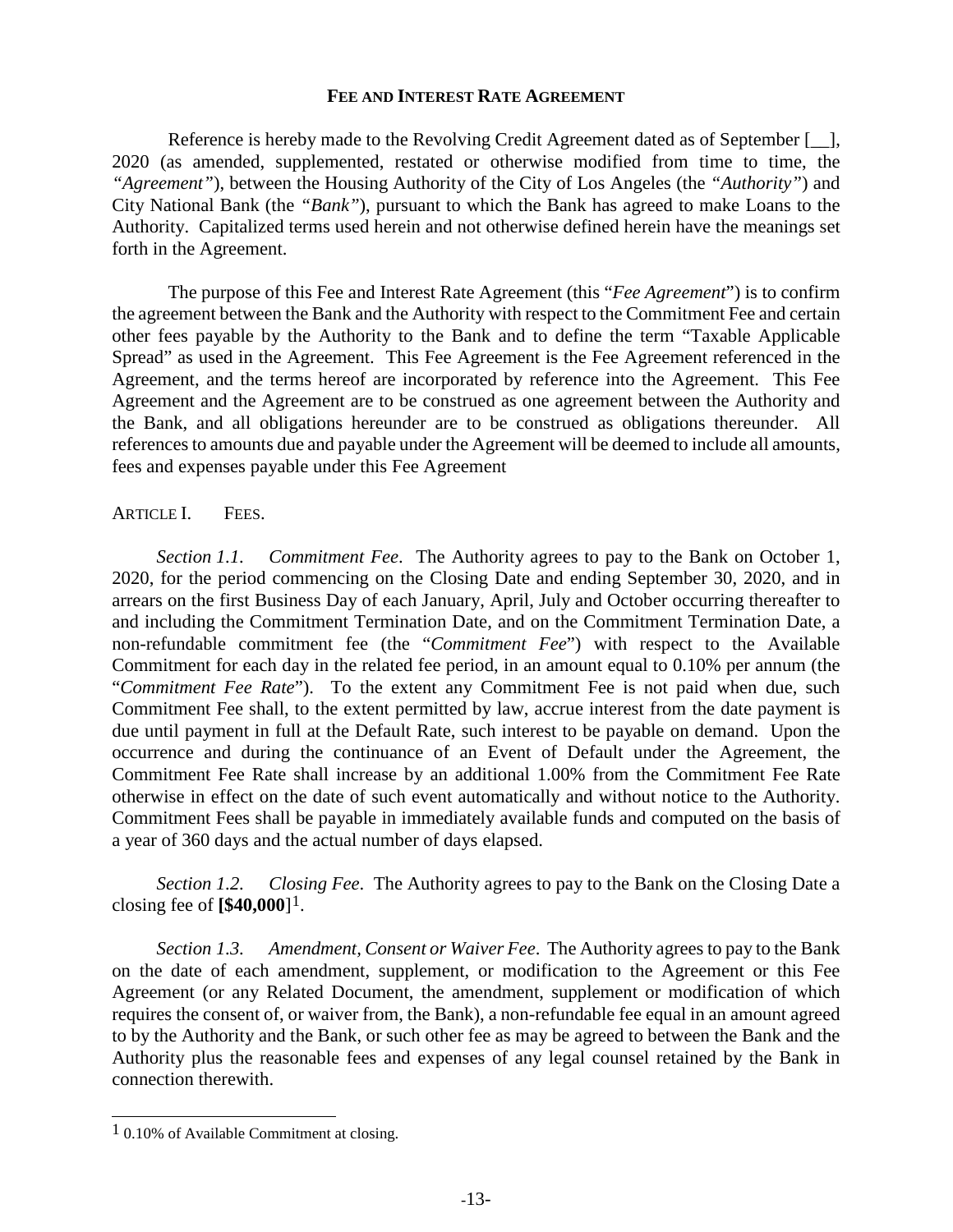*Section 1.4. Definitions*. For purposes of the Agreement, the following defined terms have the meaning set forth below:

*"Adjusted LIBOR"* means, for any Borrowing of LIBOR Rate Revolving Loans, a rate per annum determined in accordance with the following formula:

> Adjusted LIBOR = LIBOR 1 - Eurodollar Reserve Percentage

*"Base Rate"* means, for any day, the rate per annum equal to the greatest of: (a) the rate of interest announced or otherwise established publicly by the Bank from time to time as its prime commercial rate as in effect on such day, with any change in the Base Rate resulting from a change in said prime commercial rate to be effective as of the date of the relevant change in said prime commercial rate (it being acknowledged and agreed that such rate may not be the Bank's best or lowest rate), (b) the sum of (i) the Federal Funds Rate, *plus* (ii) 0.50% and (c) the LIBOR Quoted Rate for such day. As used herein, the term *"LIBOR Quoted Rate"* means, for any day, the rate per annum equal to the quotient of (i) the rate per annum (rounded upwards, if necessary, to the next higher one hundred-thousandth of a percentage point) for deposits in U.S. Dollars for a one-month interest period which appears on the LIBOR01 Page as of 11:00 a.m. (London, England time) on such day (or, if such day is not a Business Day, on the immediately preceding Business Day) divided by (ii) one (1) minus the Eurodollar Reserve Percentage; *provided* that in no event shall the "LIBOR Quoted Rate" be less than 0.00%.

*"Eurodollar Reserve Percentage"* means the maximum reserve percentage, expressed as a decimal, at which reserves (including, without limitation, any emergency, marginal, special, and supplemental reserves) are imposed by the Board of Governors of the Federal Reserve System (or any successor) on *"eurocurrency liabilities"*, as defined in such Board's Regulation D (or any successor thereto), subject to any amendments of such reserve requirement by such Board or its successor, taking into account any transitional adjustments thereto. For purposes of this definition, the relevant Loans shall be deemed to be *"eurocurrency liabilities"* as defined in Regulation D without benefit or credit for any prorations, exemptions or offsets under Regulation D. The Eurodollar Reserve Percentage shall be adjusted automatically on and as of the effective date of any change in any such reserve percentage.

*"LIBOR"* means, for any Interest Period for a Borrowing of LIBOR Rate Revolving Loans, (a) the LIBOR Index Rate for such Interest Period, if such rate is available, or (b) if the LIBOR Index Rate cannot be determined, the arithmetic average of the rates of interest per annum (rounded upwards, if necessary, to the nearest 1/100 of 1%) at which deposits in U.S. Dollars in immediately available funds are offered to the Bank at 11:00 a.m. (London, England time) two (2) Business Days before the beginning of such Interest Period by three (3) or more major banks in the interbank eurodollar market selected by the Bank for delivery on the first day of and for a period equal to such Interest Period and in an amount equal or comparable to the principal amount of the LIBOR Rate Revolving Loan scheduled to be made as part of such Borrowing, *provided* that in no event shall "LIBOR" be less than 0.50%.

*"LIBOR Index Rate"* means, for any Interest Period, the rate per annum (rounded upwards, if necessary, to the next higher one hundred-thousandth of a percentage point) for deposits in U.S. Dollars for a period equal to such Interest Period, which appears on the LIBOR01 Page as of 11:00 a.m. (London, England time) on the day two (2) Business Days before the commencement of such Interest Period.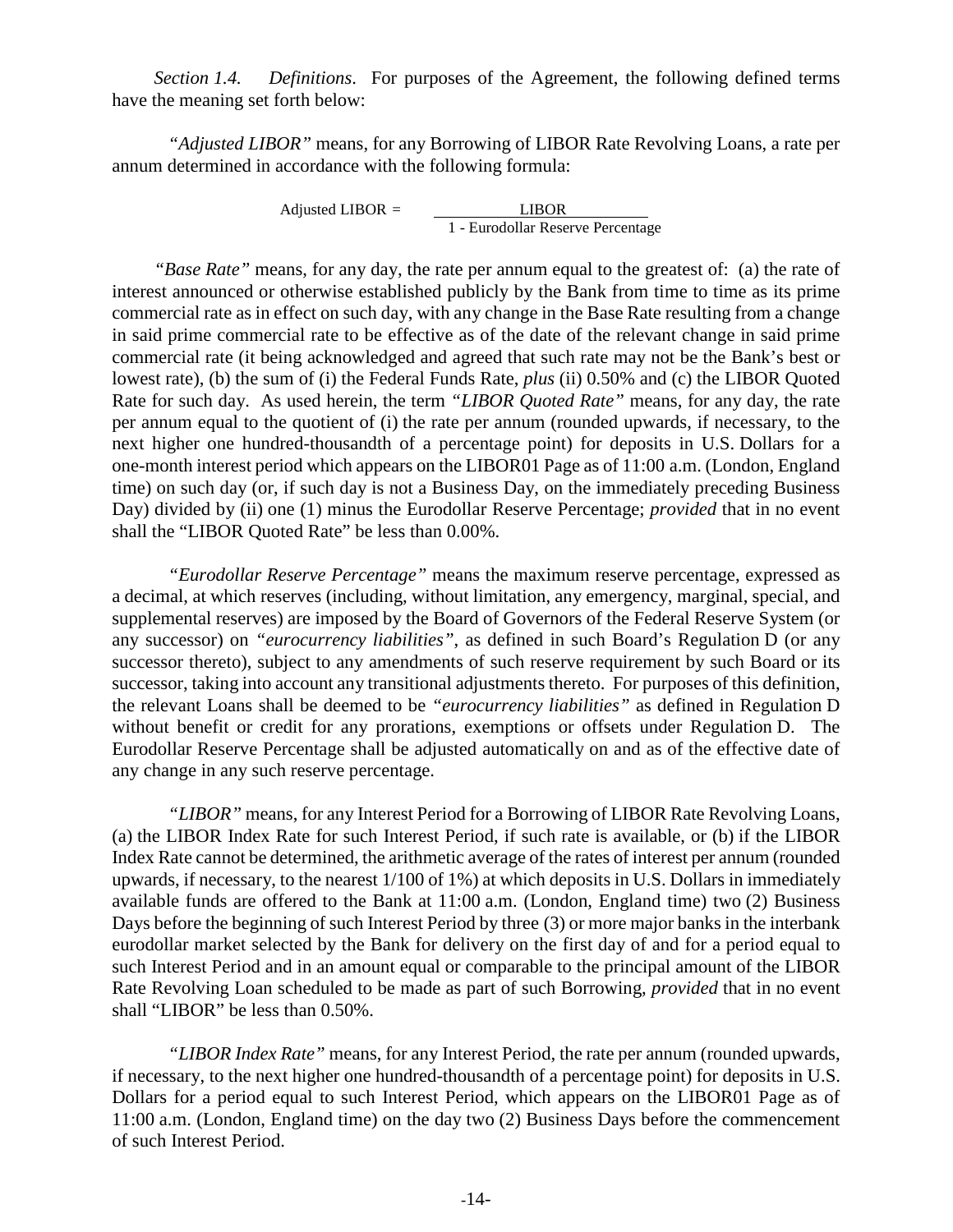*"LIBOR01 Page"* means the display designated as *"LIBOR01 Page"* on the Reuters Service (or on any successor or substitute page of such service, or any successor to or substitute for such service, providing rate quotations comparable to those currently provided on such page of such service, as determined by the Bank from time to time for purposes of providing quotations of interest rates applicable to dollar deposits in the London interbank market.

## "*Taxable Applicable Spread*" means 1.75%.

*"Taxable Base Rate"* means a fluctuating rate of interest per annum equal to the Base Rate; *provided, however,* that immediately and upon the occurrence of an Event of Default (and without any notice given with respect thereto) and during the continuation of such Event of Default, "Taxable Base Rate" shall mean the Default Rate.

*"Taxable LIBOR Rate"* has the meaning set forth in the Fee Letter means an annualized fixed rate, for the applicable Interest Period (rounded upward to the nearest 1/16th) that is equal to (a) Adjusted LIBOR for the applicable Interest Period plus (b) the Taxable Applicable Spread; *provided, however,* that immediately and upon the occurrence of an Event of Default (and without any notice given with respect thereto) and during the continuation of such Event of Default, "Taxable LIBOR Rate" shall mean the Default Rate.

# "*Tax-Exempt Applicable Spread*" means 1.00%.

*"Tax-Exempt Base Rate"* means a fluctuating rate of interest per annum equal to the Base Rate; *provided, however,* that immediately and upon the occurrence of an Event of Default (and without any notice given with respect thereto) and during the continuation of such Event of Default, "Tax-Exempt Base Rate" shall mean the Default Rate.

*"Tax-Exempt LIBOR Rate"* has the meaning set forth in the Fee Letter means an annualized fixed rate, for the applicable Interest Period (rounded upward to the nearest 1/16th) that is equal to (a) Adjusted LIBOR for the applicable Interest Period plus (b) the Tax-Exempt Applicable Spread; *provided, however,* that immediately and upon the occurrence of an Event of Default (and without any notice given with respect thereto) and during the continuation of such Event of Default, "Tax-Exempt LIBOR Rate" shall mean the Default Rate.

## ARTICLE II. MISCELLANEOUS.

*Section 2.1. Amendments.* No amendment to this Fee Agreement shall become effective without the prior written consent of the Authority and the Bank.

*Section 2.2. Governing Law; Jurisdiction Etc*. (a) THIS FEE AGREEMENT SHALL BE GOVERNED BY, AND CONSTRUED IN ACCORDANCE WITH, THE LAWS OF THE STATE OF CALIFORNIA.

(b) TO THE EXTENT PERMITTED BY APPLICABLE LAW, THE AUTHORITY AND THE BANK AGREE TO WAIVE THEIR RESPECTIVE RIGHTS TO A JURY TRIAL OF ANY AND ALL CLAIM OR CAUSES OF ACTION BASED UPON OR ARISING OUT OF THIS FEE AGREEMENT. IF AND TO THE EXTENT THAT THE FOREGOING WAIVER OF THE RIGHT TO A JURY TRIAL IS UNENFORCEABLE FOR ANY REASON IN SUCH FORUM, EACH OF THE PARTIES HERETO HEREBY CONSENTS TO THE ADJUDICATION OF ALL CLAIMS PURSUANT TO JUDICIAL REFERENCE AS PROVIDED IN CALIFORNIA CODE OF CIVIL PROCEDURE SECTION 638, AND THE JUDICIAL REFEREE SHALL BE EMPOWERED TO HEAR AND DETERMINE ALL ISSUES IN SUCH REFERENCE, WHETHER FACT OR LAW. EACH OF THE PARTIES HERETO REPRESENTS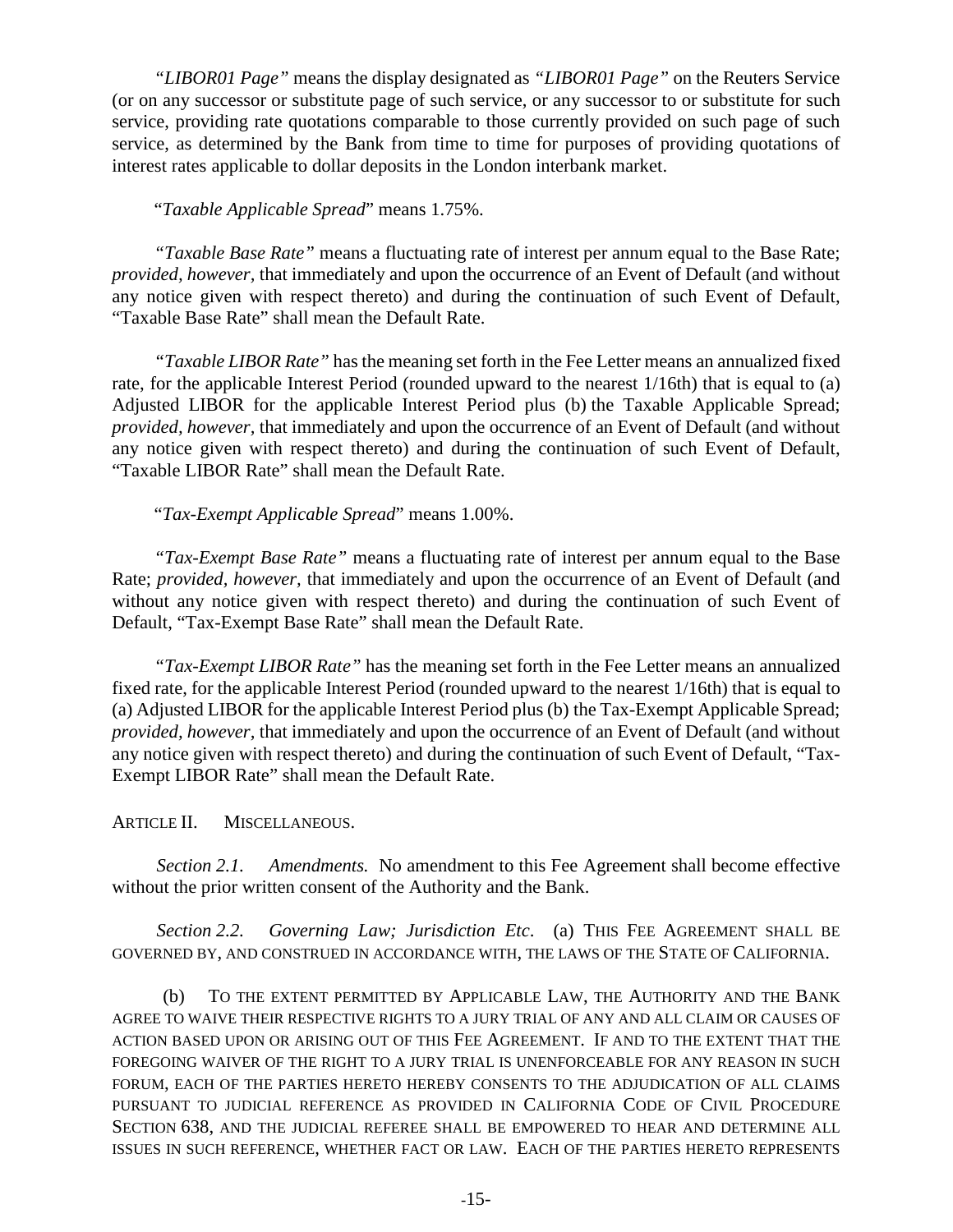THAT EACH HAS REVIEWED THIS WAIVER AND CONSENT AND EACH KNOWINGLY AND VOLUNTARILY WAIVES ITS JURY TRIAL RIGHTS AND CONSENTS TO JUDICIAL REFERENCE FOLLOWING CONSULTATION WITH LEGAL COUNSEL ON SUCH MATTERS. IN THE EVENT OF LITIGATION, A COPY OF THIS FEE AGREEMENT MAY BE FILED AS A WRITTEN CONSENT TO A TRIAL BY THE COURT OR TO JUDICIAL REFERENCE UNDER CALIFORNIA CODE OF CIVIL PROCEDURE SECTION 638 AS PROVIDED HEREIN.

(c) EACH PARTY HERETO CONSENTS TO AND SUBMITS TO IN PERSONAM JURISDICTION AND VENUE IN THE STATE OF CALIFORNIA AND IN THE FEDERAL DISTRICT COURTS WHICH ARE LOCATED IN THE STATE OF CALIFORNIA. EACH PARTY ASSERTS THAT IT HAS PURPOSEFULLY AVAILED ITSELF OF THE BENEFITS OF THE LAWS OF THE STATE OF CALIFORNIA AND WAIVES ANY OBJECTION TO IN PERSONAM JURISDICTION ON THE GROUNDS OF MINIMUM CONTACTS, WAIVES ANY OBJECTION TO VENUE, AND WAIVES ANY PLEA OF FORUM NON CONVENIENS. THIS CONSENT TO AND SUBMISSION TO JURISDICTION IS WITH REGARD TO ANY ACTION RELATED TO THIS FEE AGREEMENT. REGARDLESS OF WHETHER THE PARTY'S ACTIONS TOOK PLACE IN THE STATE OF CALIFORNIA OR ELSEWHERE IN THE UNITED STATES, THIS SUBMISSION TO JURISDICTION IS NONEXCLUSIVE, AND DOES NOT PRECLUDE EITHER PARTY FROM OBTAINING JURISDICTION OVER THE OTHER IN ANY COURT OTHERWISE HAVING JURISDICTION.

*Section 2.3. Counterparts.* This Fee Agreement may be executed in multiple counterparts, each of which shall constitute an original but both or all of which, when taken together, shall constitute but one instrument. This Fee Agreement may be delivered by the exchange of signed signature pages by facsimile transmission or by e-mail with a pdf copy or other replicating image attached, and any printed or copied version of any signature page so delivered shall have the same force and effect as an originally signed version of such signature page.

*Section 2.4. Severability*. Any provision of this Fee Agreement which is prohibited, unenforceable or not authorized in any jurisdiction shall, as to such jurisdiction, be ineffective to the extent of such prohibition, unenforceability or non-authorization without invalidating the remaining provisions hereof or affecting the validity, enforceability or legality of such provision in any other jurisdiction.

*Section 2.5. Confidentiality*. This Fee Agreement and the terms hereof are for the Authority's confidential use only. The Authority shall not deliver or permit (with knowledge), authorize or consent to the delivery of this Fee Agreement to any person for delivery to the Municipal Securities Rulemaking Board and shall use its best efforts to not disclose this Fee Agreement or the terms hereof to any person, other than its trustees, officers, employees, attorneys, accountants and financial advisors (but not commercial lenders), and then only on a confidential basis, except where (in the Authority's judgment, as applicable) disclosure is required by law or where the Bank consents to the proposed disclosure; *provided,* that any party to the transactions contemplated by this Fee Agreement (and each employee, representative, or other agent of such party) may disclose to any and all persons, without limitation of any kind, the federal, state or local tax treatment of the transaction contemplated herein, and all materials of any kind (including opinions or other tax analyses) relating to such federal, state or local tax treatment, other than the name of the parties or any other person named herein, or information that would permit identification of the parties or such other persons, and any pricing terms or other nonpublic business or financial information that is unrelated to the federal, state or local tax treatment of the transaction contemplated herein to the taxpayer and is not relevant to understanding the federal, state or local tax treatment of the transaction contemplated herein to the taxpayer. This authorization of tax disclosure is retroactively effective to the commencement of the first discussions between the parties regarding the transaction contemplated herein. These provisions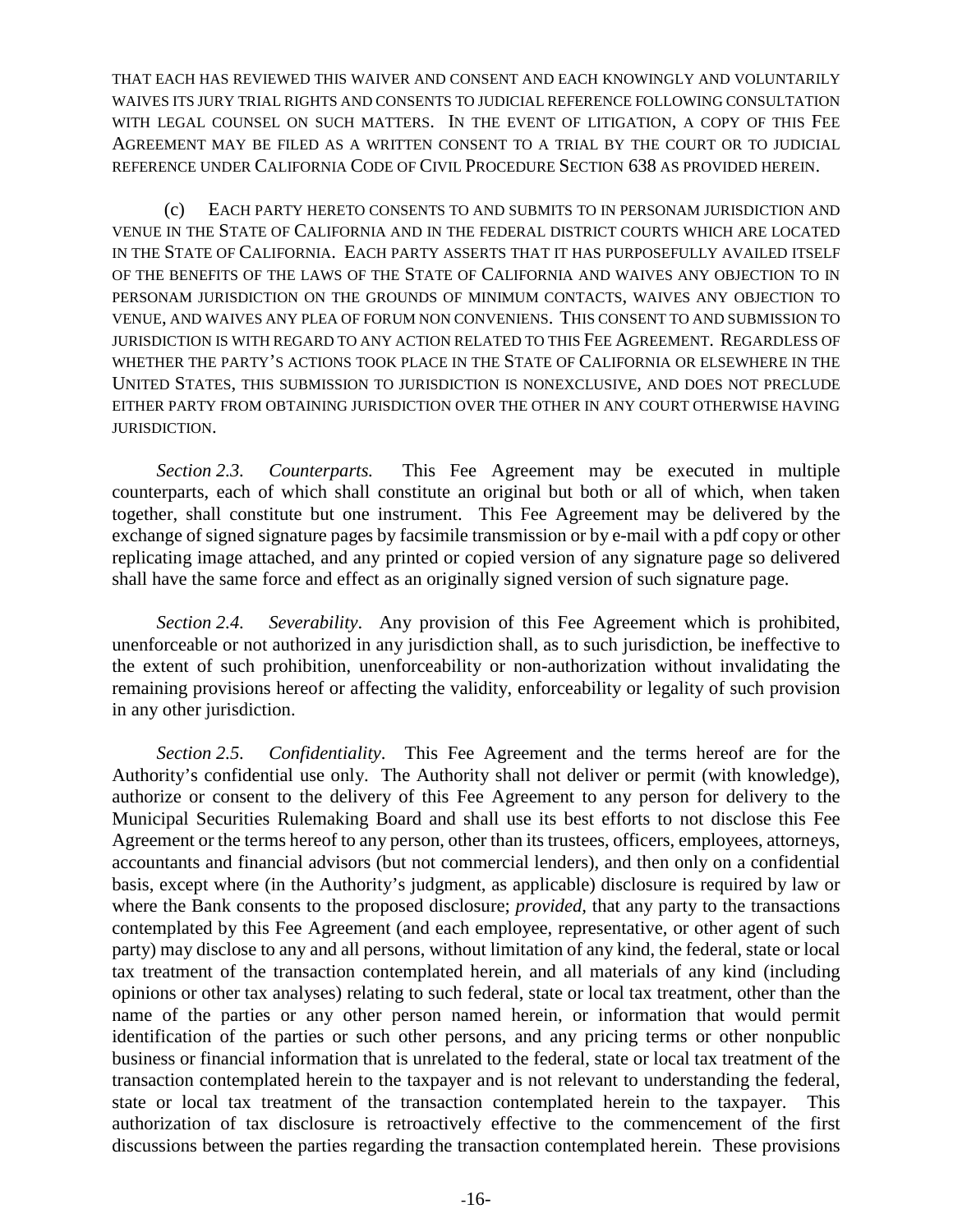are meant to be interpreted so as to prevent the transaction contemplated herein from being treated as offered under "conditions of confidentiality" within the meaning of the Code and the Treasury Regulations thereunder.

*Section 2.6. Representation by Legal Counsel; Joint Preparation*. The parties hereto have participated jointly in the negotiation and drafting of this Fee Agreement, and each of the parties was represented by its respective legal counsel during the negotiation and execution of this Fee Agreement. In the event an ambiguity or question of intent or interpretation arises, this Fee Agreement shall be construed as if drafted jointly by the parties, and no presumption or burden of proof shall arise favoring or disfavoring any party by virtue of the authorship of any of the provisions of this Fee Agreement.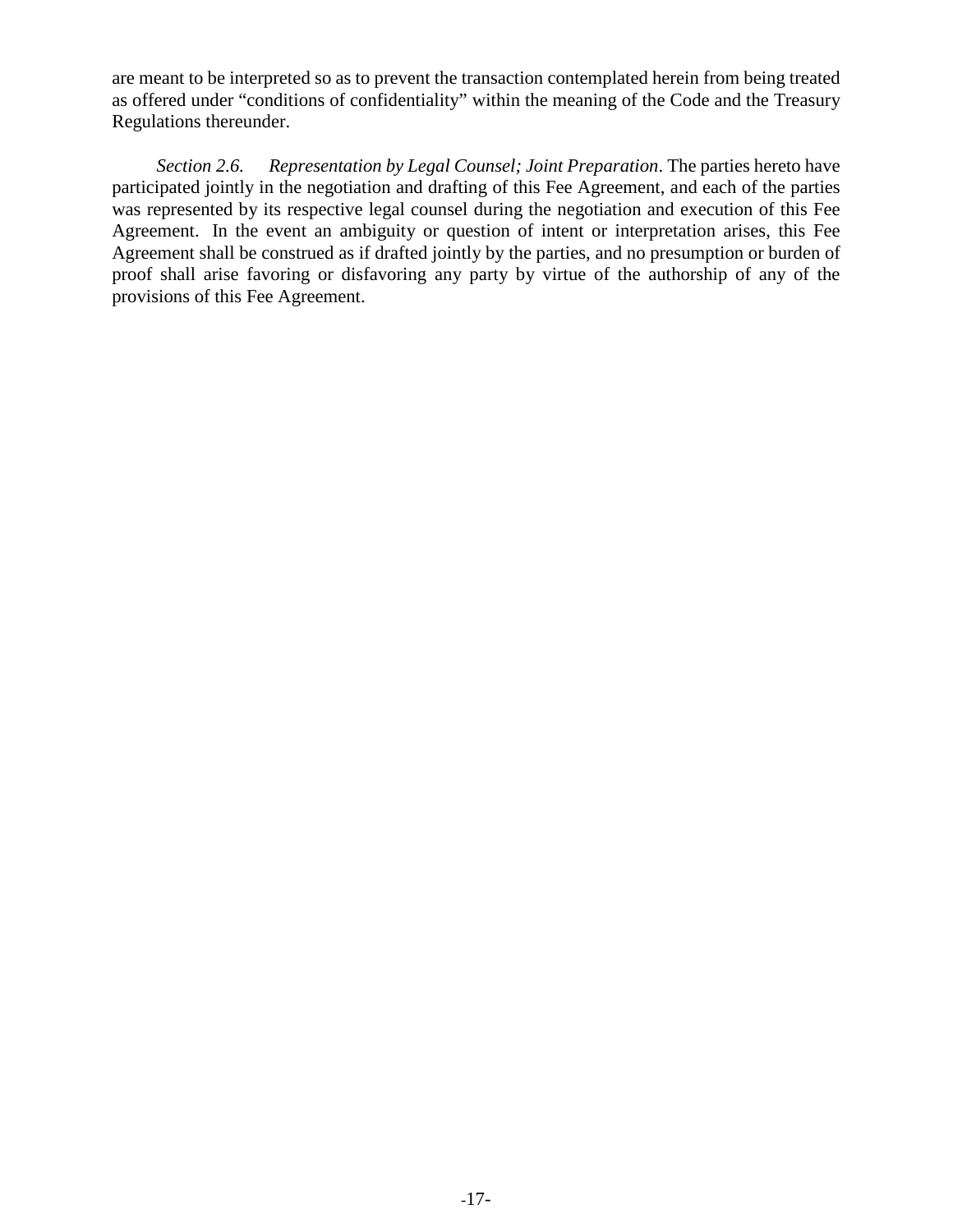IN WITNESS WHEREOF, the parties hereto have caused this Fee Agreement to be duly executed and delivered by their respective officers thereunto duly authorized as of date first written above.

HOUSING AUTHORITY OF THE CITY OF LOS ANGELES

 $By:$ 

Name: Title: